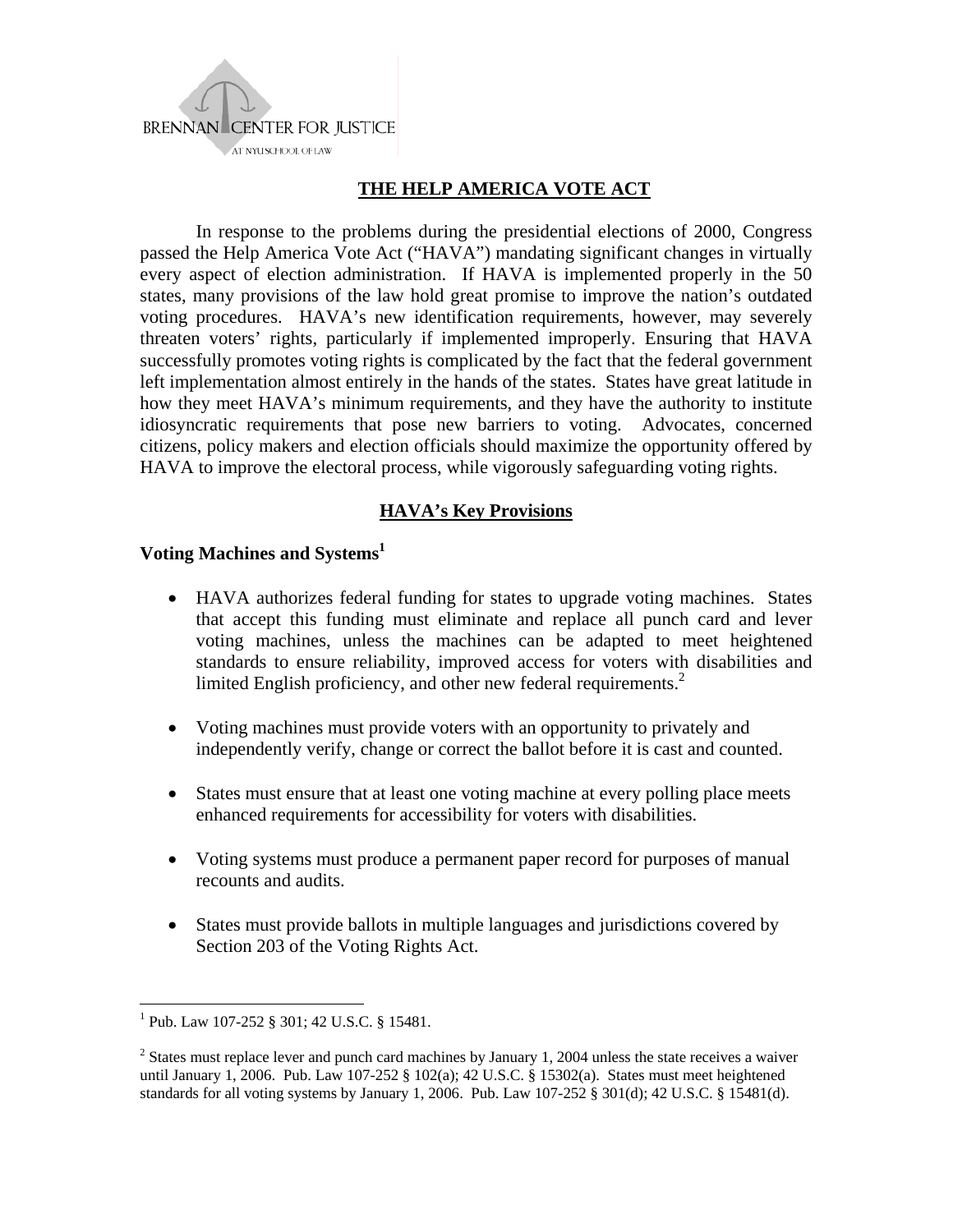### **Statewide Computerized Voter Registration List<sup>3</sup>**

- By January 1, 2004, or January 6, 2004 if the State receives a waiver, states must establish a computerized, statewide voter registration list to allow faster, more reliable, and centralized registration of voters.
- The computerized, statewide voter registration list must be coordinated with other agency records in the State for purposes of verifying the accuracy of information provided on voter registration applications.
- HAVA provides minimum standards to ensure that voter registration records are accurate and updated regularly.

### **Voter Registration and Identification Requirements4**

- All new registrants must provide their driver's license number or the last four digits of their social security number with their registration application in order to be registered. If the applicant has not been issued one of these numbers, the State must assign a unique identification number for voter registration purposes.
- States must obtain identification from first-time voters who register by mail after January 1, 2003, unless these voters can be matched with an existing state record. Voters who have registered to vote *by mail* after January 1, 2003, who have not voted previously in a federal election in the state, *and* who do not fall within certain exceptions will be permitted to vote on a machine only after presenting one of the following items to election officials: current and valid photo identification, utility bill, bank statement, government check, pay check, or government document that shows the voter's name and address. Copies of the required identification may be provided in advance of Election Day.

# **Provisional Ballots5**

1

- In federal elections held after January 1, 2004, states must provide "provisional" ballots at every polling place for voters who do not appear in the official registration lists, whose eligibility to vote is challenged or who are unable to provide the identification required under HAVA. These ballots must be counted according to state law rules.
- States must establish a toll-free number or website where voters who cast a provisional ballot can determine if their vote was counted and, if not, the reason that their vote was not counted.

 $3$  Pub. Law 107-252 § 303(a); 42 U.S.C. § 14853(a).

<sup>4</sup> Pub. Law 107-252 § 303; 42 U.S.C. § 14853.

<sup>5</sup> Pub. Law 107-252 § 302; 42 U.S.C. § 15482.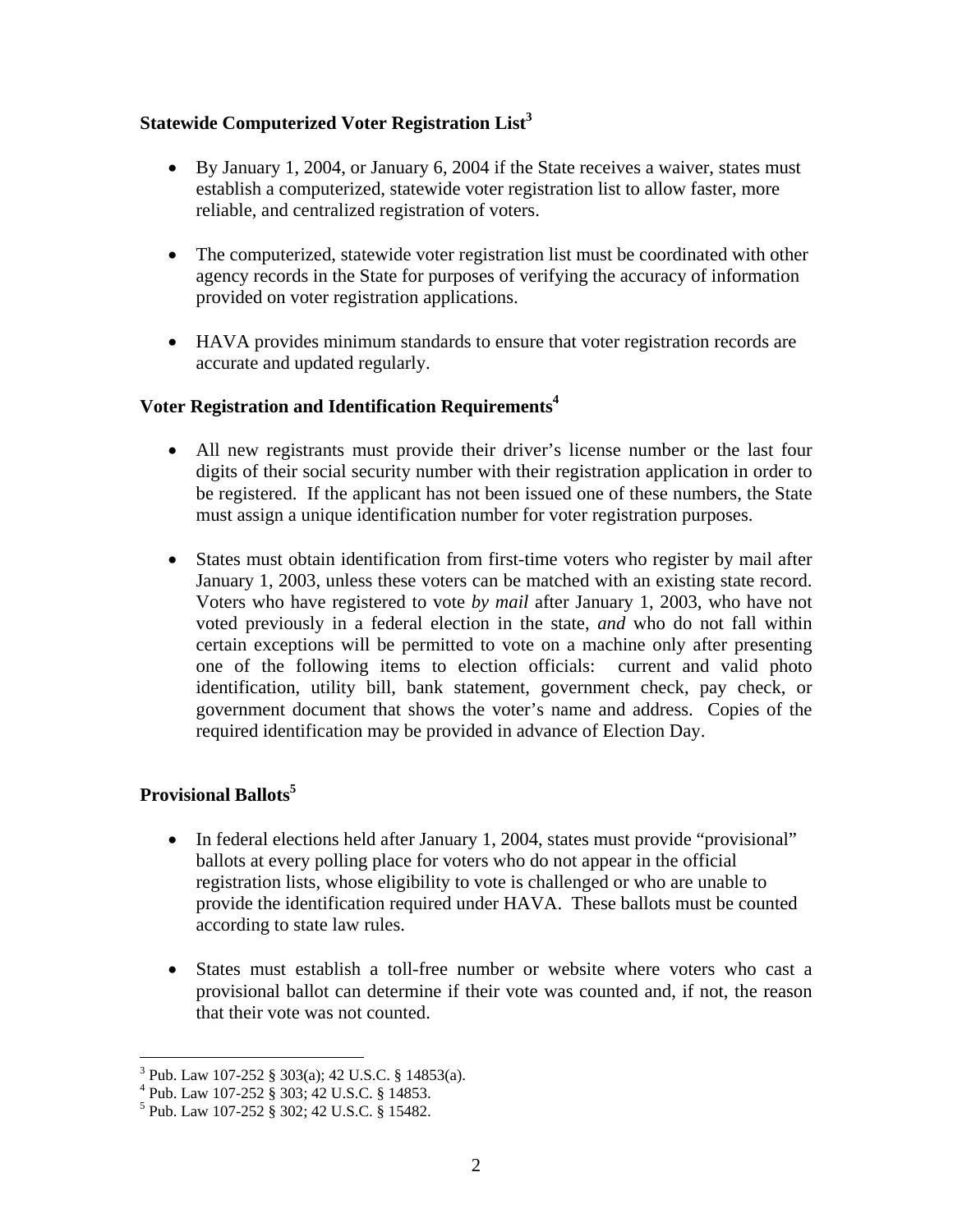# **Voter Education and Poll Worker Training6**

- As of January 1, 2004, voting information must be posted at every polling place on Election Day, including: (a) a sample ballot; (b) instructions on how to vote, including how to cast a vote and a provisional ballot; (c) instructions about the identification requirement for first-time voters who register by mail; and (d) general information about voting rights under applicable federal and state law.
- While HAVA does not mandate requirements for poll worker training, states are required to specify in their implementation plans how the state will provide for election official education and training, and poll worker training.

# **Administrative Complaint Procedure7**

• States that receive funding under HAVA must establish procedures for administrative review and alternative dispute resolution to address complaints of violations of HAVA.

## **Principles to Protect Voters' Rights**

 To ensure proper implementation of HAVA in each of the 50 states, advocates, policy makers, election officials and others must determine how best to meet HAVA's minimum requirements given the unique election system and election laws in the state. We recommend the following general principles to ensure that HAVA expands, and does not limit, access to the franchise:

## **Voting Machines and Systems**

- *Uniform voting experience and universal accessibility.* All polling places should offer the same uniform, integrated system to all voters; this will ensure uniformity of the voting experience and the same quality of service to all voters, including non-English speaking voters and those with disabilities.
- *Open, public contract selection process for new machines*. The contracting process for new machines should be conducted openly and with an opportunity for public comment from diverse communities, including disability rights, civic and voting rights organizations within the state.
- *Secure voting systems*. States should carefully consider a range of options to test voting systems, diminish security concerns and foster public confidence in the integrity of voting systems, including soliciting state and independent experts to review the hardware, source-code and software of any system.

 6 Pub. Law 107-252 § 302(b); 42 U.S.C. § 15482(b); Pub. Law 107-252 § 254(a)(3); 42 U.S.C. § 15404.

<sup>7</sup> Pub. Law 107-252 § 402; 42 U.S.C. § 15512.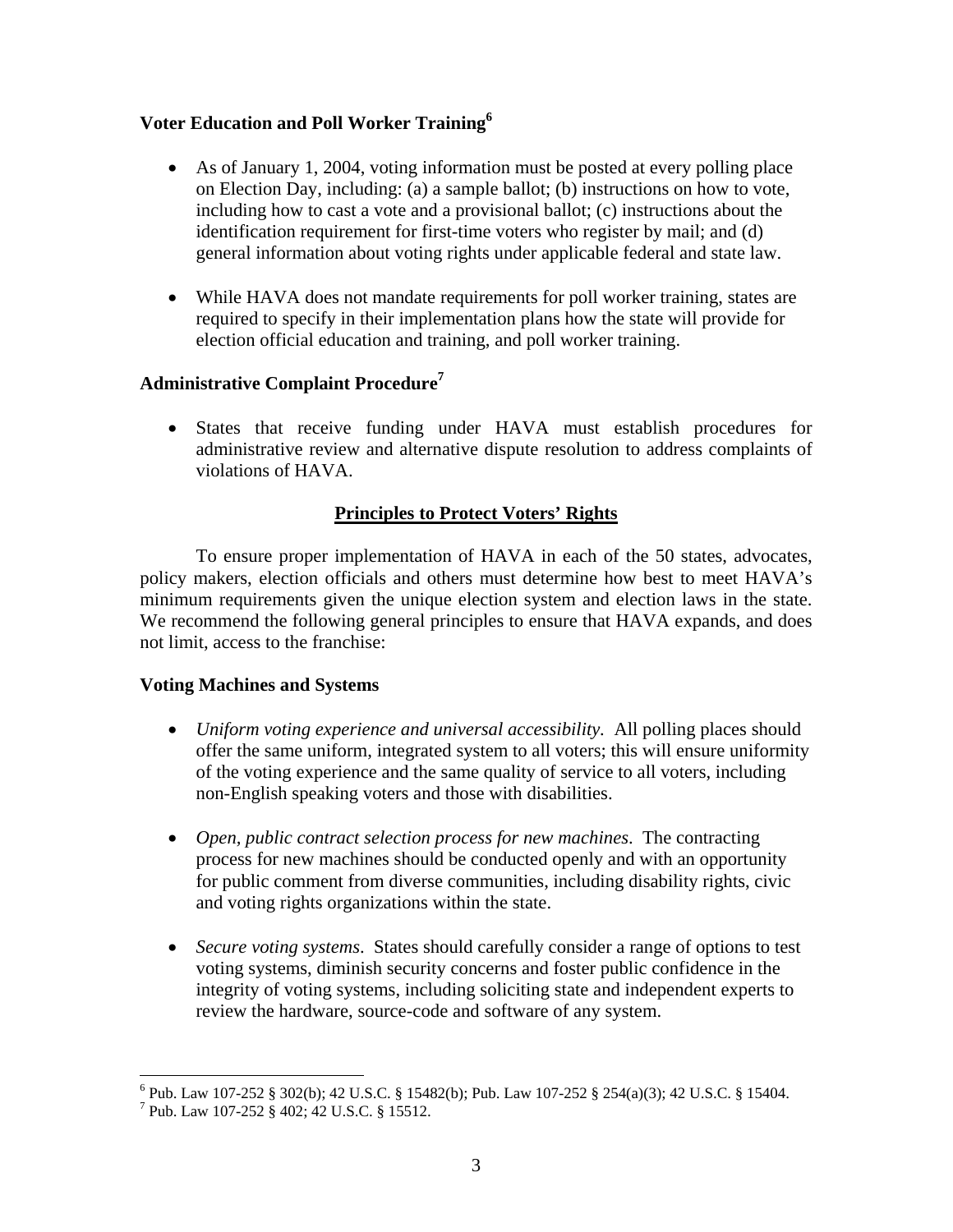• *Full, private and independent access to voters with disabilities.* New technology allows states to inexpensively render every machine at a polling place accessible to all voters, rather than simply designating one accessible machine as mandated by HAVA. New machines must allow voters to cast their ballot privately and independently, and be able accommodate voters with a wide range of disabilities, including blind and visually impaired voters, as well as voters with impaired mobility or cognitive and developmental disabilities.

### **Statewide Computerized Voter Registration List**

- *Broad network of databases to verify registration information.* In addition to the Department of Motor Vehicles and Social Security Administration, the statewide voter registration list should be coordinated with the databases of corrections agencies, agencies mandated to provide voter registration under the National Voter Registration Act, public assistance and disability offices, Medicaid and Medicare offices, public universities and other state agencies. Privacy concerns should be fully and carefully addressed in designing the system.
- *Clear, uniform procedures for processing voter registrations.* State election officials should develop clear procedures for accepting, verifying, updating and canceling voter registrations across the state. Among other things, these procedures should ensure that voter registration applications are not rejected for failure to provide a driver's license or social security number, and that a unique identifying number is assigned to those applicants who do not provide this information. These procedures should also define what is required to "match" information in registration applications with state records in a manner that does not result in a high rate of erroneous "non-matches."

#### **Identification Requirements**

- *Expansive, non-exclusive list of acceptable forms of identification*. States should adopt an expansive non-exclusive list of identification to serve as examples of a valid photo identification, utility bill, bank statement, government check, paycheck, or other government document. The list should include forms of identification likely to be possessed by students, disabled, low-income, and immigrant voters and communities of color.
- *Proper Definition of "By Mail."* The identification requirements only apply to first-time voters who register by mail. Accordingly, states should establish that only those voters who actually mail in registration forms shall be subject to these requirements, not voters who complete applications in person at election offices, DMV or state agencies, or voter registration drives.
- *Opportunity to submit identification in advance of Election Day.* To minimize potential confusion and disenfranchisement of voters at the polls, all boards of elections should send a letter to first-time voters who register by mail advising